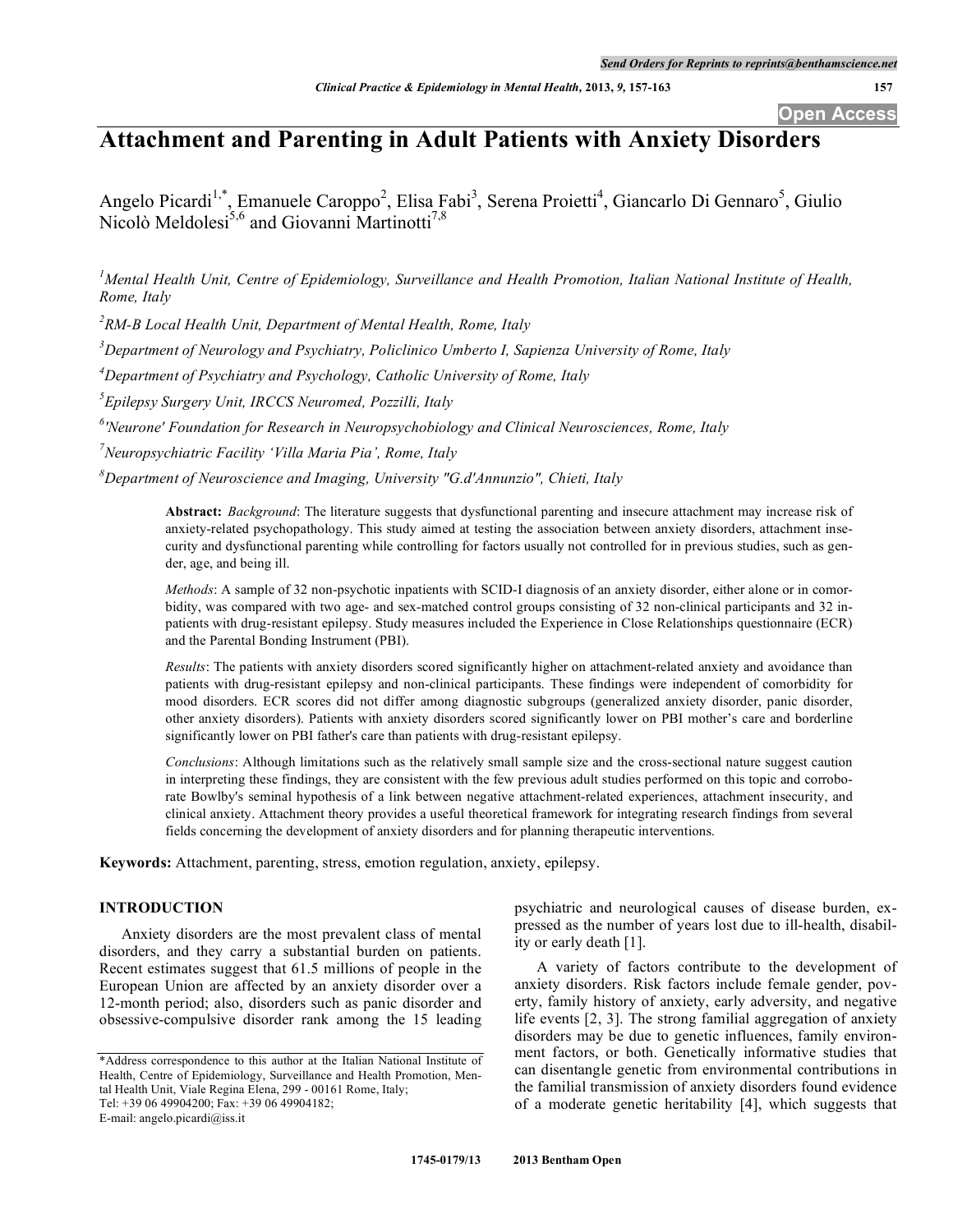family environmental factors also play a role in increasing vulnerability to anxiety.

Given the key role of attachment in the development of emotion regulation [5] and the link between dysfunctional affect regulation and anxiety, factors such as dysfunctional parenting and insecure attachment may confer risk for the development of anxiety-related psychopathology [6]. Indeed, stressful experiences, physiological stress regulation, and attachment relationships are intrinsically linked, as the activation of the attachment system invariably follows the early stages of detecting and processing fear-related cues and anxiety states. As affect regulation strategies are mainly acquired in the interpersonal context of early attachment relationships and persist into adulthood, they are relevant for the understanding of the nature and development of anxiety disorders [7].

In the framework of attachment theory [8], the term 'attachment' is used to indicate the emotional, cognitive, and behavioural processes implicated in the development and maintenance of intimate social bonds. While all humans share a basic disposition to form and maintain intimate bonds that are essential for survival and good health from early childhood to old age, each individual shows a distinct attachment style which reflects individual differences in affect regulation and in perceptions of and beliefs about self and significant others. Two major dimensions, called attachment-related anxiety (about abandonment or insufficient love) and avoidance (of intimacy and emotional expression), underlie adult attachment style and conceptually relate to similar dimensions that can be observed in infants during a stressful laboratory procedure, called the 'Strange Situation', which involves separations from mother, exposure to an adult stranger, and reunions with mother [9]. Attachmentrelated anxiety corresponds to continuous coding scales measuring infant distress and anger, whereas attachmentrelated avoidance relates to scales measuring avoidance of mother, lack of closeness to mother, and less distress in front of the stranger during mother's absence [10]. High levels of attachment-related anxiety characterize insecure attachment patterns named as ambivalent or resistant in children and preoccupied in adults, while elevated levels of attachmentrelated avoidance characterize attachment patterns named as avoidant in children and dismissing or dismissive in adults. As far as romantic attachment is concerned, individuals with high attachment-related anxiety tend to be preoccupied with their romantic relationships, to feel unappreciated, and to worry about being abandoned or not loved enough. Adults with high attachment-related avoidance have difficulty trusting or depending on their partner, are reluctant to ask him or her for support, and feel uneasy with emotional closeness and intimacy.

Parenting style can be defined as a constellation of attitudes towards the child that, taken together, create an emotional climate in which the parents' behaviours (both the specific, goal-directed behaviours commonly referred to as parental practices, and non-goal directed behaviours, such as gestures, changes in tone of voice, or spontaneous display of emotion) are expressed. In the work of researchers and scholars with different theoretical backgrounds, such as psychodynamic, behavioural, and social learning theorists, there

is a surprising agreement on the dimensions underlying parenting style. The dimensions of nurturance and control feature prominently in this literature, although different names are often used, such as care, acceptance, love, or warmth for the first dimension, and dominance or restrictiveness for the second one [11]. Optimal parenting is typically viewed as the combination of high care and low control [12].

The studies exploring the association between attachment and anxiety in childhood and adolescence showed a moderate association between attachment insecurity, especially anxious/ambivalent attachment, and child and adolescent anxiety [13]. The studies investigating the association between parenting style and child anxiety yielded mixed results, possibly due to different study designs and measurement contexts and methods, with stronger and more reliable associations generally found for parental overcontrol as compared with parental rejection [14].

Relatively few studies comparing patients with anxiety disorders with non-psychiatric samples with regard to parenting and attachment were performed in adults. All these studies reported an association between attachment insecurity and anxiety [15-18]. Negative attachment-related experiences such as unfavorable parental attitudes were also found to be associated with disorders such as panic disorder [19, 20] and generalized anxiety disorder [21].

Most previous studies on the association between anxiety disorders and attachment insecurity or dysfunctional parenting did not control for the possible confounding by factors such as demographic variables or the state of being unhealthy. In the present study, we aimed at testing the hypothesis that anxiety disorders are associated with attachment insecurity or dysfunctional parenting independently of the possible influence of demographic variables or the state of being unhealthy. Demographic variables were controlled for by matching, while the state of being unhealthy was controlled for by including not only a non-clinical control group, but also a control group affected by a chronic disease. To this purpose, we compared the scores on two well-validated measures of parenting and attachment style obtained by a sample of inpatients diagnosed with an anxiety disorder by means of a standardized psychiatric interview with the scores obtained by two age- and sex-matched control groups consisting of non-clinical participants and in patients with epilepsy, respectively.

# **METHODS**

# **Participants**

The patients with anxiety disorders were recruited in a private psychiatric facility located in Rome and accredited by the Italian National Health Service. All adult patients without dementia or severe cognitive impairment as clinically determined who were consecutively admitted to the inpatient ward over a three-year enrollment period were invited to participate in a research project focusing on individual differences and psychopathology. All patients were given the opportunity to ask further questions about the research project, and those who accepted were asked to sign a statement of informed consent.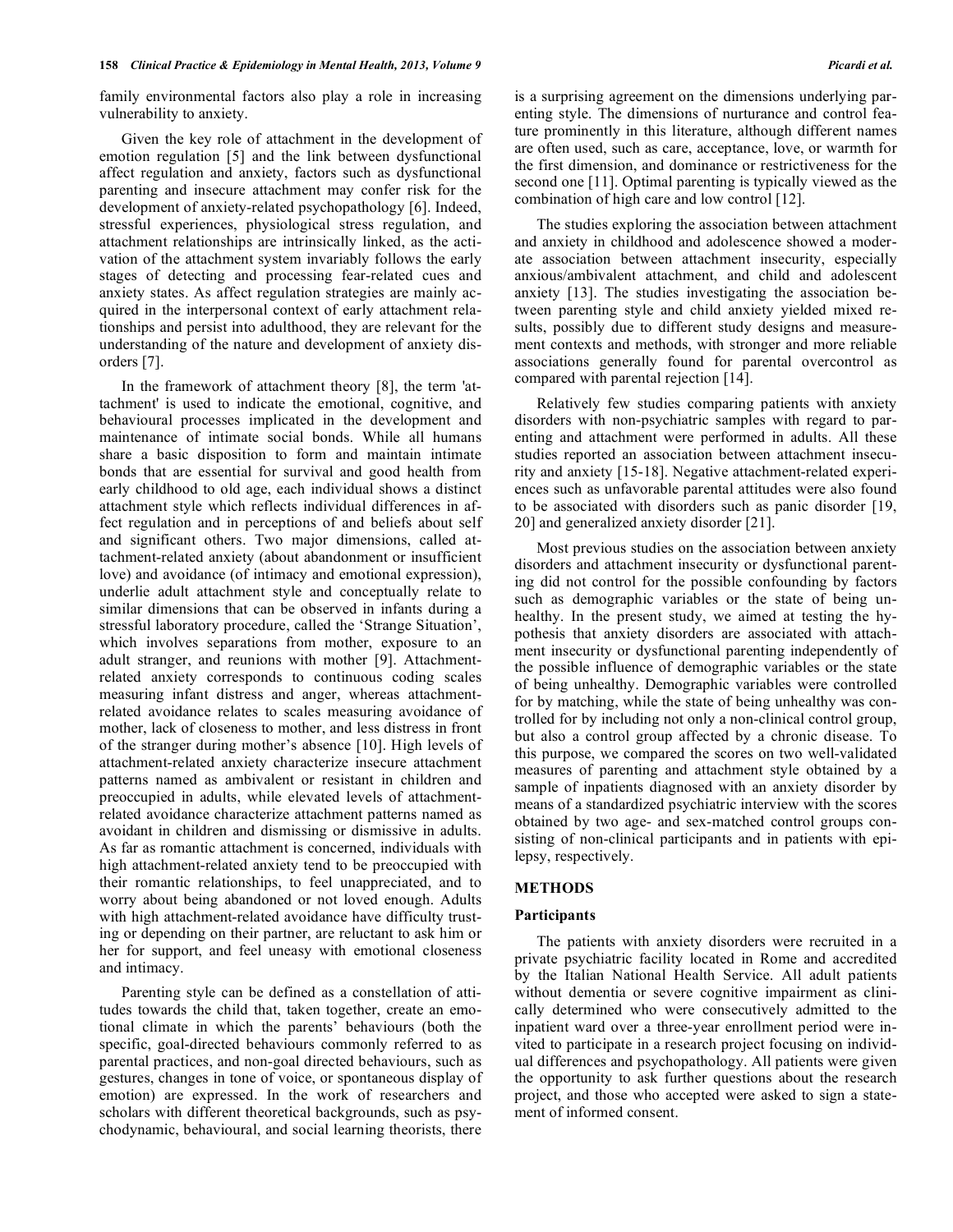Within three days from admission, the participants were administered several self-report measures, including the Experience in Close Relationships questionnaire (ECR) [10] and the Parental Bonding Instrument (PBI) [12], as well as a number of clinician-rated instruments, among which the Structured Clinical Interview for DSM-IV Axis I (SCID-I) [22]. All non-psychotic patients who were diagnosed with an anxiety disorder, either alone or in comorbidity, were considered for inclusion in this study. Of 35 eligible patients, only three did not return a completed ECR or PBI. Therefore, the study sample consists of 32 patients (12 males and 20 females, mean age 43.16±12.77 years) of whom 13 were diagnosed with panic disorder, 12 with generalized anxiety disorder, three with social anxiety disorder, two with obsessive-compulsive disorder, one with post-traumatic stress disorder, and one with anxiety disorder not otherwise specified. Sixteen patients (50%) had a comorbid mood disorder.

Two comparison groups, both matched for age and sex, were selected. The first was a standard non-clinical control group that included 32 participants (12 males and 20 females, mean age 43.16±12.76 years) recruited in the community who completed the ECR and PBI as part of an ongoing study on individual differences and emotion regulation. In order to control for the presence of illness and for hospitalization, we also included another comparison group consisting of 32 inpatients with drug-resistant epilepsy who completed the ECR and PBI as part of a multidisciplinary presurgical assessment protocol at the Epilepsy Surgery Unit of the Neuromed-IRCCS Neurological Institute, located in Pozzilli, a small town about 100 miles from Rome, Italy. Due to the usually young age of this patient population, we could not accomplish perfect matching for age in this group; nevertheless, the demographic characteristics provided a reasonable match for patients with anxiety disorders as the neurological control group included 12 males and 20 females, with a mean age of 37.72±8.61 years.

### **Assessment Instruments**

The ECR is a self-report instrument consisting of 36 items, each scored on a seven-point scale. The instrument provides scores on two dimensions, named 'Anxiety' and 'Avoidance'. Each scale consists of 18 items, some of which are reverse-keyed, and is scored by summing the scores for all the items constituting the scale. Scores on each ECR scale can range from 18 to 126, with higher scores indicating greater insecurity with respect to the attachment dimension being measured. Individuals scoring high on the Anxiety scale tend to be preoccupied with their romantic relationships, to worry about being abandoned, to desire a high level of closeness to their partner, and to ask the partner for more feeling and commitment. Individuals scoring high on the Avoidance scale tend to avoid emotional closeness and intimacy, to feel uncomfortable opening up to or depending on their partner, and to be reluctant to ask their partner for comfort, advice, or help. We used the validated Italian version of the instrument [23].

The PBI is a self-completed questionnaire consisting of 25 items, scored on a 4-point Likert scale indicating the degree of agreement with the item statement. Twelve items refer to empathy and care ('Care') and 13 to excessive control and protection ('Overprotection') that subjects recall to

have received from either their mother (maternal form) or father (paternal form) during their first 16 years of life. Therefore, the Care scale measures the degree to which the parent was empathic and caring or cold and indifferent, while the Overprotection scale measures the extent to which the parent was intrusive and infantilizing or, in contrast, fostered independence in the subject.

The SCID-I is a clinician-administered interview that covers most Axis I disorders and is regarded as the standard for making DSM-IV diagnoses. Several studies showed its superior validity over standard clinical interviews at intake episode [24, 25]. We used the official Italian version of the instrument [26]. The SCID-I was administered by three experienced raters (a psychiatrist, a clinical psychologist and a senior resident in psychiatry) who received specific training in administering and scoring the instruments prior to the study. The interviewers based their ratings on all sources of information available, including not only patients' answers and clinical observation, but also referral notes, medical records, and reports of significant others. The inter-rater reliability was assessed on three occasions during the study period using conjoint interviews of psychiatric patients in which one rater interviewed the patient and the other raters listened to the interview and did not ask clarifying questions. Overall, the reliability of the SCID-I as measured by the kappa coefficient ranged from .75 to .91 for the more common diagnoses (psychotic, mood, anxiety, and substance use disorders).

### **Statistical Analysis**

All analyses were performed with SPSS for Mac, version 20.0. All statistical tests were two-tailed, with alpha set at 0.05. First, a descriptive analysis was used to study the frequency distribution of all variables of interest. Then, analysis of variance was used to test for differences between study groups in ECR and PBI scores. Tukey's post-hoc test was used for pairwise comparisons.

# **RESULTS**

Table **1** shows the mean scores on the study measures by group.

ECR scores were available for 31, 29, and 31 participants in the psychiatric, neurological, and non-clinical group, respectively. The patients with anxiety disorders scored significantly higher on attachment-related anxiety than patients with drug-resistant epilepsy (p=0.011) and non-clinical participants (p=0.003). Comorbidity for mood disorders did not affect the results as attachment-related anxiety mean scores were 82.7 and 82.9 in patients with and without a comorbid mood disorder, respectively.

Patients with anxiety disorders also scored significantly higher on attachment-related avoidance as compared with patients with drug-resistant epilepsy (p=0.003) and nonclinical participants (p=0.001). While attachment-related avoidance mean scores were slightly higher among patients with a comorbid mood disorder (62.9) as compared with patients without mood comorbidity (57.5), the differences between patients with anxiety disorders and both comparison groups remained significant (p=0.029 and p=0.012 for the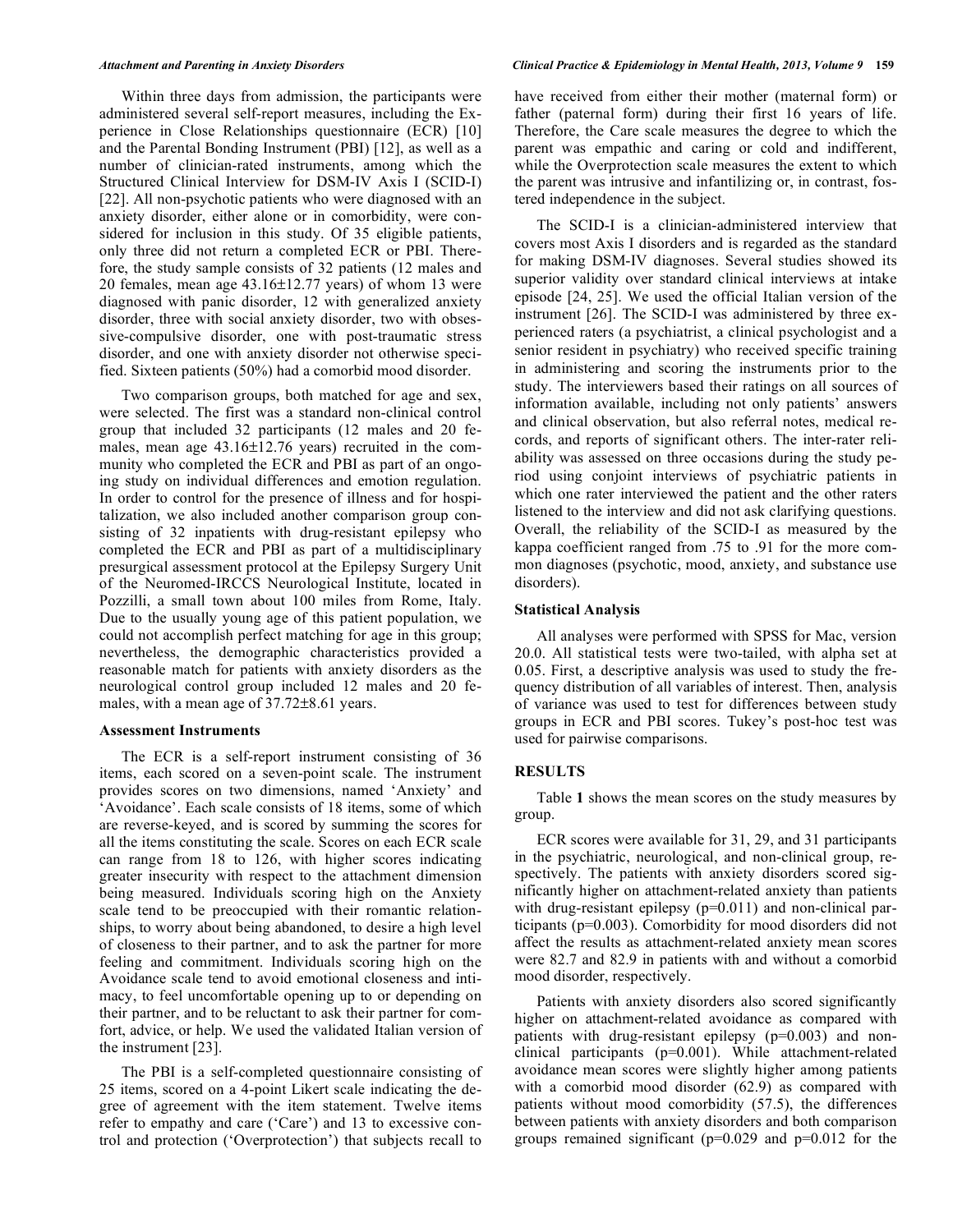|                              | <b>Patients with Anxiety Disorders</b> | <b>Patients with Drug-Resistant Epilepsy</b> | <b>Non-Clinical Participants</b> |
|------------------------------|----------------------------------------|----------------------------------------------|----------------------------------|
| Attachment-related Anxiety   | $82.8 \pm 23.8**$                      | $66.4 \pm 20.8$                              | $64.3 \pm 19.0$                  |
| Attachment-related Avoidance | $60.1 \pm 24.7$ **                     | $42.0 \pm 21.3$                              | $40.0 \pm 14.2$                  |
| Mother's Care                | $21.0 \pm .7.3*$                       | $27.6 \pm 6.2$                               | $24.1 \pm 7.4$                   |
| Mother's Overprotection      | $22.6 \pm 7.4$                         | $19.2 \pm 6.2$                               | $19.3 \pm 8.4$                   |
| Father's Care                | $20.5 \pm 8.7$                         | $26.6 \pm 7.4$                               | $20.4 \pm 4.5$                   |
| Father's Overprotection      | $16.8 \pm 5.9$                         | $16.9 \pm 7.7$                               | $18.9 \pm .5.5$                  |

**Table 1. ECR and PBI Scores (mean**±**SD) by Group**

\* significantly lower as compared with patients with drug-resistant epilepsy

\*\* significantly higher as compared both with patients with drug-resistant epilepsy and non-clinical participants

neurological and non-clinical control group, respectively) when the analysis was repeated excluding patients with a comorbid mood disorder.

In order to examine the possible association between specific diagnostic categories and attachment style, we subdivided the psychiatric group into three categories (generalized anxiety disorder, panic disorder, other anxiety disorders). No differences in ECR scores between these diagnostic subgroups were found.

Mother's and Father's PBI scores were available for 17 and 12 patients with anxiety disorders, respectively. In order to maintain the statistical control for age and sex, only the comparison subjects that were specifically paired with the psychiatric patients who returned a completed Mother's and Father's PBI were included in the respective analysis of variance model. The patients with anxiety disorders scored significantly lower on mother's care than patients with drugresistant epilepsy (p=0.023). They also scored lower than non-clinical participants, although the difference did not reach statistical significance (p=0.41). No differences between group in mother's overprotection scores were found. There was a trend for patients with anxiety disorders to score lower on father's care as compared with patients with epilepsy, though the results did not reach significance (p=0.107). No differences between groups in father's overprotection scores were observed.

# **DISCUSSION**

Already in the Seventies, Bowlby postulated a link between attachment insecurity and anxiety. In his view, adult anxiety may be rooted in childhood experiences that leave a child uncertain about the availability of a protective figure in times of trouble [27]. Subsequently, many authors [28-30] described ways in which attachment insecurity may contribute to the development of anxiety disorders. Difficulties with separation, intolerance of uncertainty, and the tendency to process events as out of one's control are some of the mechanisms that have been proposed to explain the link between attachment insecurity and anxiety.

Previous studies on adults reported an association between anxiety disorders and attachment-related anxiety. Patients with obsessive-compulsive disorder showed greater relationship anxiety than controls [17]. In another study on a mixed psychiatric sample, the patients with panic disorder and obsessive-compulsive disorder scored higher on attachment-related anxiety as compared with healthy individuals [31]. Recently, attachment anxiety was found to be significantly higher in individuals with obsessive-compulsive disorder than in healthy controls, even when controlling for depression [18]. Consistently with theoretical expectations [7] and with these previous studies, we found significantly higher levels of attachment-related anxiety among patients with anxiety disorders as compared with both healthy controls and patients with drug-resistant epilepsy. We also found an association of similar strength between anxiety disorders and attachment-related avoidance. Importantly, these associations were independent of depression, as they were found both in patients with and without a comorbid mood disorder.

The studies investigating the association between attachment and anxiety symptoms or disorders in childhood and adolescence suggest that ambivalent or preoccupied attachment has a stronger relation with anxiety disorders than avoidant attachment or attachment insecurity in general [13]. Also, a recent sophisticated theoretical model suggested that the characteristic up-regulation of stress reactivity observed in individuals high in attachment anxiety may be an important risk factor for the development of anxiety disorders [7]. While the hyperactivating strategies to regulate affect that characterize individuals with high attachment anxiety may bear a stronger relation with anxiety disorders as compared with the deactivating strategies that characterize individuals with high attachment avoidance, several authors also pointed to theoretically consistent ways that could account for a link between avoidant attachment and anxiety. It has been suggested that whereas children with high attachment anxiety may develop separation anxiety as they are used to continuously request the caregivers' attention, children with high attachment avoidance may develop both social phobia and separation anxiety as they are used to cope with the experience of rejection [32]. As anxiety disorders are characterized by a combination of fear and avoidance, it has also been proposed that hyperactivating strategies are associated with anxiety disorders in which fear predominates, whereas deactivating stretegies are associated with anxiety disorders in which avoidance predominates [33]. It should be acknowledged that, despite being adaptive in childhood, both insecure strategies have a detrimental impact on interpersonal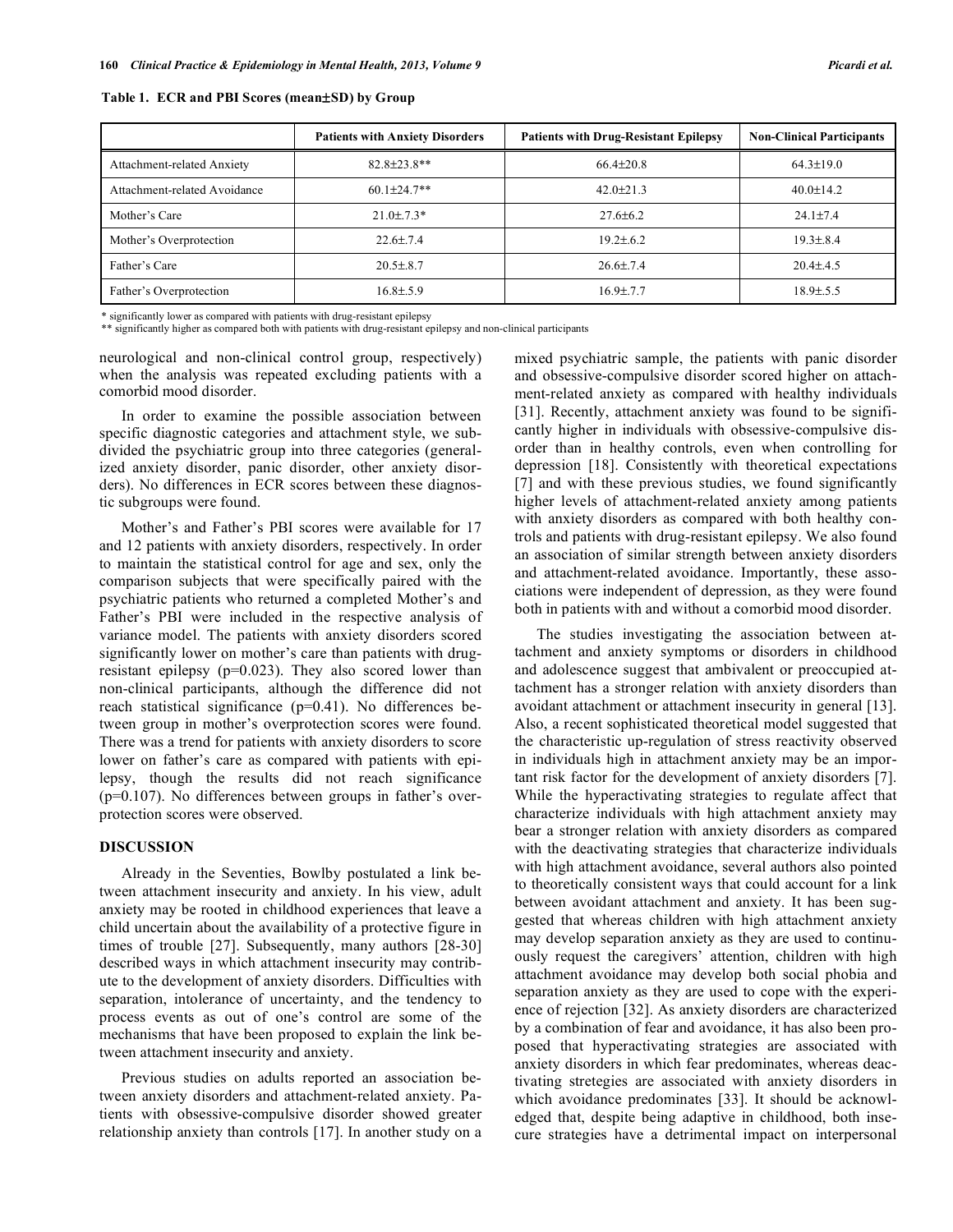functioning in later life. Interpersonal stress buffering processes such as social support are less effective in insecurely attached individuals, which may in turn increase the risk of developing an anxiety disorder. Indeed, it seems plausible that both types of insecurity are linked to anxiety as they both imply negative expectations about the availability or responsiveness of significant others as well as decreased capacity to regulate negative emotions. Consistently with our findings, other previous studies performed on adults found an association between high levels of avoidance and anxiety disorders. In a study, single patients with obsessive-compulsive disorder reported more discomfort with dependence than did healthy controls [17]. In another study, patients with panic disorder and obsessive-compulsive disorder scored higher on attachment-related avoidance as compared with healthy individuals [31].

An inspection of individual scores showed that the finding of higher mean scores on both ECR scales in patients with anxiety disorders as compared with the control groups arose from the presence of high scores (20 or more points above the mean score of healthy controls) on both attachment-related anxiety and avoidance in about one third of patients, with a few patients scoring high on either avoidance or anxiety alone. High levels of both attachment avoidance and anxiety suggest the presence, at least in some patients, of a fearful avoidant attachment style, which shares many similarities with the concept of disorganized attachment [34, 35]. Other studies suggested a link between attachment disorganization and anxiety. Pioneer studies reported a high prevalence of unresolved attachment states of mind in adult patients with anxiety disorders [15, 36], while a recent study on late adolescents found that the presence of anxiety disorders and comorbid conditions was associated with higher levels of attachment disorganization [16].

With one exception [17], previous studies found that patients with anxiety disorders reported lower parental care. Compared to subjects with no history of psychiatric disorders, patients with panic disorder described the attitude of their parents as more restricting and providing less loving care and attention [19]. In another study, patients with panic disorder reported their parents to be significantly less caring than did the control group [20]. A study on patients with generalized anxiety disorder found that, compared to control participants, the patients reported experiencing less maternal love in childhood, greater maternal rejection/neglect, and more maternal role-reversal/enmeshment [21]. In the present study, fewer group differences were found in parenting as compared with attachment. The relatively less robust relationship observed between parenting and anxiety compared to attachment and anxiety may be ascribed to low statistical power due to missing PBI data, or to a biasing effect of attachment security on recollections of parental rearing. The findings were nevertheless consistent with those observed for attachment style, as patients with anxiety disorders reported to a greater extent negative attachment-related experiences such as low maternal care.

This study has several limitations. First, the sample size was relatively small, which reduced statistical power. While this did not prevent us to detect significant differences in attachment style between groups, it may have obscured some differences between groups in PBI scores. Also, the crosssectional nature of the study precludes causal inferences. A further limitation is the inclusion of prevalent rather than incident cases of anxiety disorders. Although individual differences in attachment security are fairly stable across the lifespan [37, 38] and there is evidence of absolute and relative stability for ECR scores [39], it is impossible to rule out that the higher levels of attachment insecurity observed in patients with anxiety disorders represents a consequence of having being unhealthy for months or years. Nevertheless, the use of a control group consisting of patients with a chronic, severe disease often accompanied by high levels of depressive and anxiety symptoms [40] mitigates this limitation. Finally, it should be acknowledged that our findings are limited to adult attachment style as measured by self-report measures of adults' perceptions and views about themselves and others in romantic relationships, which are not interchangeable with interview-based measures of adults' current state of mind and coherence of discourse regarding childhood attachment experiences with parents [41]. Therefore, further studies using interview-based measures of attachment would be important to complement our study.

With these limitations in mind, this study corroborated the hypothesis that attachment insecurity is associated with anxiety disorders. As it provides a developmental account of both normative and maladaptive stress regulation, attachment theory is well suited to integrate the variety of findings that are emerging from the various fields investigating stress and anxiety disorders [7]. It also provides a useful theoretical framework for planning therapeutic interventions, either alone or in addition to other treatment components, including medication. Indeed, authors from different theoretical perspectives, such as psychoanalysis [42-45], cognitive therapy [28, 46], and family therapy [47] have described how attachment theory can usefully inform the psychotherapy process. A common theme across this clinical literature is the conceptualization of the therapist as a secure base from which the patient can safely reflect on his or her experience, think about the possible contents of the minds of significant others, and explore the possibility of trying new experiences and experimenting with novel behaviours. Other common themes include providing the patient with opportunities to mourn past losses, exploring the impact of important relationships on the patient's life in the present and the past, helping the patient understand his or her active contribution to interpersonal difficulties, and working to improve the patient's emotion regulation and mentalization abilities.

Attachment-informed research in the field of anxiety disorders is still relatively scarce, and future studies are necessary to address a number of key issues. First, more specific research into the relation between certain attachment dimensions or categories and particular types of anxiety disorder is needed. Longitudinal neuroscientific developmental research would likely be necessary to elucidate the complex interactions that result in different types of anxiety disorders. Also, studies are needed to test the effectiveness of attachmentbased interventions in reducing anxiety. Finally, future stud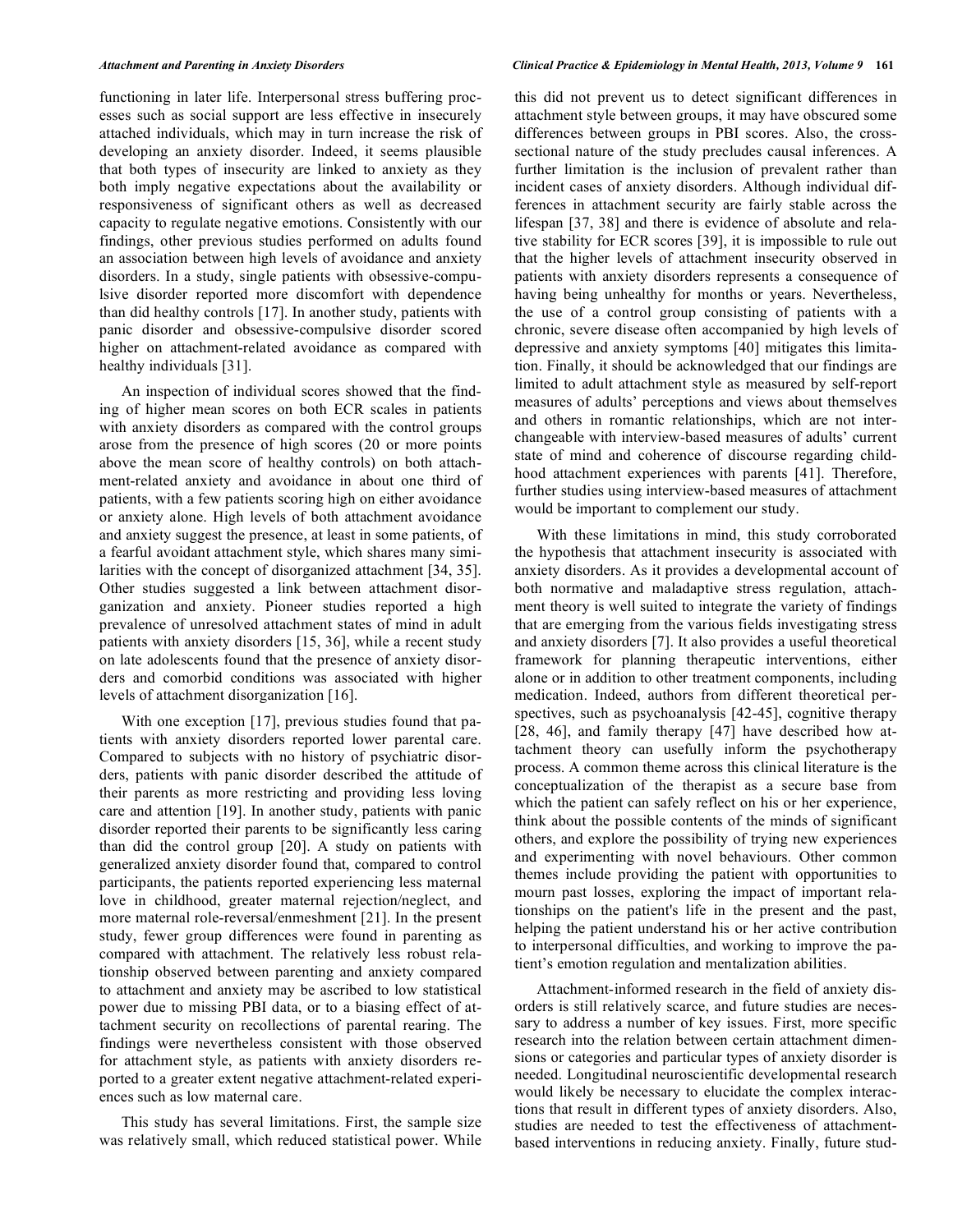ies should also examine the complex interplay between attachment insecurity and other risk factors for anxiety, such as demographic factors, genetic influences, and individual experiences.

# **CONFLICT OF INTEREST**

The authors confirm that this article content has no conflicts of interest.

## **ACKNOWLEDGEMENTS**

This study was supported by the 'Neurone' Foundation for research in neuropsychobiology and clinical neurosciences, Rome, Italy.

# **REFERENCES**

- [1] Wittchen HU, Jacobi F, Rehm J, *et al*. The size and burden of mental disorders and other disorders of the brain in Europe 2010. Eur Neuropsychopharmacol 2011; 21: 655-79.
- [2] Craske MG, Waters AM. Panic disorder, phobias, and generalized anxiety disorder. Annu Rev Clin Psychol 2005; 1: 197-225.
- [3] Beesdo-Baum K, Knappe S. Developmental epidemiology of anxiety disorders. Child Adolesc Psychiatr Clin N Am 2012; 21: 457- 78.
- [4] Smoller JW, Block SR, Young MM. Genetics of anxiety disorders: the complex road from DSM to DNA. Depress Anxiety 2009; 26: 965-75.
- [5] Mikulincer M, Shaver PR. Adult attachment and emotion regulation. In: Cassidy J, Shaver PR, Eds. Handbook of attachment: Theory, research, and clinical applications. 2<sup>nd</sup> ed. New York: Guilford Press 1999; pp. 503-31.
- [6] Esbjørn BH, Bender PK, Reinholdt-Dunne ML, Munck LA, Ollendick TH. The development of anxiety disorders: considering the contributions of attachment and emotion regulation. Clin Child Fam Psychol Rev 2012; 15: 129-43.
- [7] Nolte T, Guiney J, Fonagy P, Mayes LC, Luyten P. Interpersonal stress regulation and the development of anxiety disorders: an attachment-based developmental framework. Front Behav Neurosci 2011; 5: 55.
- [8] Bowlby J. Attachment and loss. vol. 1: Attachment. New York: Basic Books, 1969.
- [9] Ainsworth MDS, Blehar MC, Waters E, Wall S. Patterns of attachment: A psychological study of the Strange Situation. Hillsdale: Erlbaum, 1978.
- [10] Brennan KA, Clark CL, Shaver PR. Self-report measurement of adult attachment: an integrative overview. In: Simpson JA, Rholes WS, Eds. Attachment theory and close relationships. New York : Guilford Press 2008; pp. 46-76.
- [11] Darling N, Steinberg L. Parenting style as context: An integrative model. Psychol Bull 1993; 113: 487-96.
- [12] Parker G, Tupling H, Brown LB. A Parental Bonding Instrument. Br J Med Psychol 1979; 52: 1-10.
- [13] Colonnesi C, Draijer EM, Jan JM, *et al*. The relation between insecure attachment and child anxiety: a meta-analytic review. J Clin Child Adolesc Psychol 2011; 40: 630-45.
- [14] McLeod BD, Wood JJ, Weisz JR. Examining the association between parenting and childhood anxiety: a meta-analysis. Clin Psychol Rev 2007; 27: 155-72.
- [15] Fonagy P, Leigh T, Steele M, *et al*. The relation of attachment status, psychiatric classification, and response to psychotherapy. J Consult Clin Psychol 1996; 64: 22-31.
- [16] Brumariu LE, Obsuth I, Lyons-Ruth K. Quality of attachment relationships and peer relationship dysfunction among late adolescents with and without anxiety disorders. J Anxiety Disord. 2012; 27(1): 116-24.
- [17] Myhr G, Sookman D, Pinard G. Attachment security and parental bonding in adults with obsessive-compulsive disorder: a comparison with depressed out-patients and healthy controls. Acta Psychiatr Scand 2004; 109: 447-56.
- [18] Doron G, Moulding R, Nedeljkovic M, Kyrios M, Mikulincer M, Sar-El D. Adult attachment insecurities are associated with obsessive compulsive disorder. Psychol Psychother 2012; 85: 163-78.
- [19] Bandelow B, Späth C, Tichauer GA, Broocks A, Hajak G, Rüther E. Early traumatic life events, parental attitudes, family history, and birth risk factors in patients with panic disorder. Compr Psychiatry 2002; 43: 269-78.
- [20] Pacchierotti C, Bossini L, Castrogiovanni A, Pieraccini F, Soreca I, Castrogiovanni P. Attachment and panic disorder. Psychopathology 2002; 35: 347-54.
- [21] Cassidy J, Lichtenstein-Phelps J, Sibrava NJ, Thomas CL Jr, Borkovec TD. Generalized anxiety disorder: connections with selfreported attachment. Behav Ther 2009; 40: 23-38.
- [22] First MB, Spitzer RL, Gibbon M, Williams JBW. Structured Clinical Interview for DSM-IV Axis I Disorders, Clinical Version (SCID-I CV). Washington, DC: American Psychiatric Press 1996.
- [23] Picardi A, Vermigli P, Toni A, D'Amico R, Bitetti D, Pasquini P. Further evidence of the validity of the Italian version of the questionnaire 'Experiences in Close Relationships' (ECR), a self-report instrument to assess adult attachment. Ital J Psychopathol 2002; 8: 282-94.
- [24] Basco MR, Bostic JQ, Davies D, *et al*. Methods to improve diagnostic accuracy in a community mental health setting. Am J Psychiatry 2000; 157: 1599-605.
- [25] Fennig S, Naisberg-Fennig S, Craig TJ, Tanenberg-Karant M, Bromet EJ. Comparison of clinical and research diagnoses of substance use disorders in a first-admission psychotic sample. Am J Addict 1996; 5: 40-8.
- [26] Mazzi F, Morosini P, de Girolamo G, Lussetti M, Guaraldi GP. SCID-I CV: Intervista clinica strutturata per i disturbi dell'asse I del DSM-IV, versione clinica. Firenze: Organizzazioni Speciali 2000.
- [27] Bowlby J. Attachment and loss: vol. 2. Separation: anxiety and anger. New York: Basic Books, 1973.
- [28] Guidano VF. Complexity of the self. New York: Guilford Press, 1987.
- [29] Shear MK. Factors in the etiology and pathogenesis of panic disorder: revisiting the attachment-separation paradigm. Am J Psychiatry 1996; 153(7 Suppl): 125-36.
- [30] Chorpita BF, Barlow DH. The development of anxiety: the role of control in the early environment. Psychol Bull 1998; 124: 3-21.
- [31] Marazziti D, Dell'osso B, Catena Dell'Osso M, *et al*. Romantic attachment in patients with mood and anxiety disorders. CNS Spectr. 2007; 12(10): 751-6.
- [32] Manassis, K. Child–parent relations: Attachment and anxiety disorders. New York: Cambridge University Press 2001.
- [33] Dozier M, Stovall-McClough KC, Albus KE. Attachment and psychopathology in adulthood. In Cassidy J, Shaver P (Eds.), Handbook of attachment. 2<sup>nd</sup> ed. New York: Guilford Press 2008; pp. 718-44.
- [34] Shorey HS, Synder CR. The role of adult attachment styles in psychopathology and psychotherapy outcomes. Rev Gen Psychol 2006; 10: 1-20.
- [35] Nakash-Eiskovits O, Dutra L, Westen D. Relationship between attachment patterns and personality pathology in adolescents. J Am Acad Child Adol Psychol 2002; 41: 1111-23.
- [36] Manassis K, Bradley S, Goldberg S, Hood J, Swinson RP. Attachment in mothers with anxiety disorders and their children. J Am Acad Child Adolesc Psychiatry 1994; 33(8): 1106-13.
- [37] Fraley RC. Attachment stability from infancy to adulthood: Metaanalysis and dynamic modeling of developmental mechanisms. Pers Soc Psychol Rev 2002; 6: 123-51.
- [38] Grossmann KE, Grossmann K, Waters E, Eds. Attachment from infancy to adulthood: The major longitudinal studies. New York: Guilford Press 2005.
- [39] Picardi A, Caroppo E, Toni A, Bitetti D, Di Maria G. Stability of attachment-related anxiety and avoidance and their relationships with the five-factor model and the psychobiological model of personality. Psychol Psychother 2005; 78: 327-45.
- [40] Jackson MJ, Turkington D. Depression and anxiety in epilepsy. J Neurol Neurosurg Psychiatry 2005; 76(Suppl 1): i45-7.
- [41] Roisman GI, Holland A, Fortuna K, Fraley C, Clausell E, Clarke A. The Adult Attachment Interview and self-reports of attachment style: an empirical reapprochement. J Pers Soc Psychol 2007; 92: 678-97.
- [42] Bowlby J. A secure base. New York: Basic Books 1988.
- [43] Fonagy P, Luyten P. A developmental, mentalization-based approach to the understanding and treatment of borderline personality disorder. Dev Psychopathol 2009; 21: 1355-81.